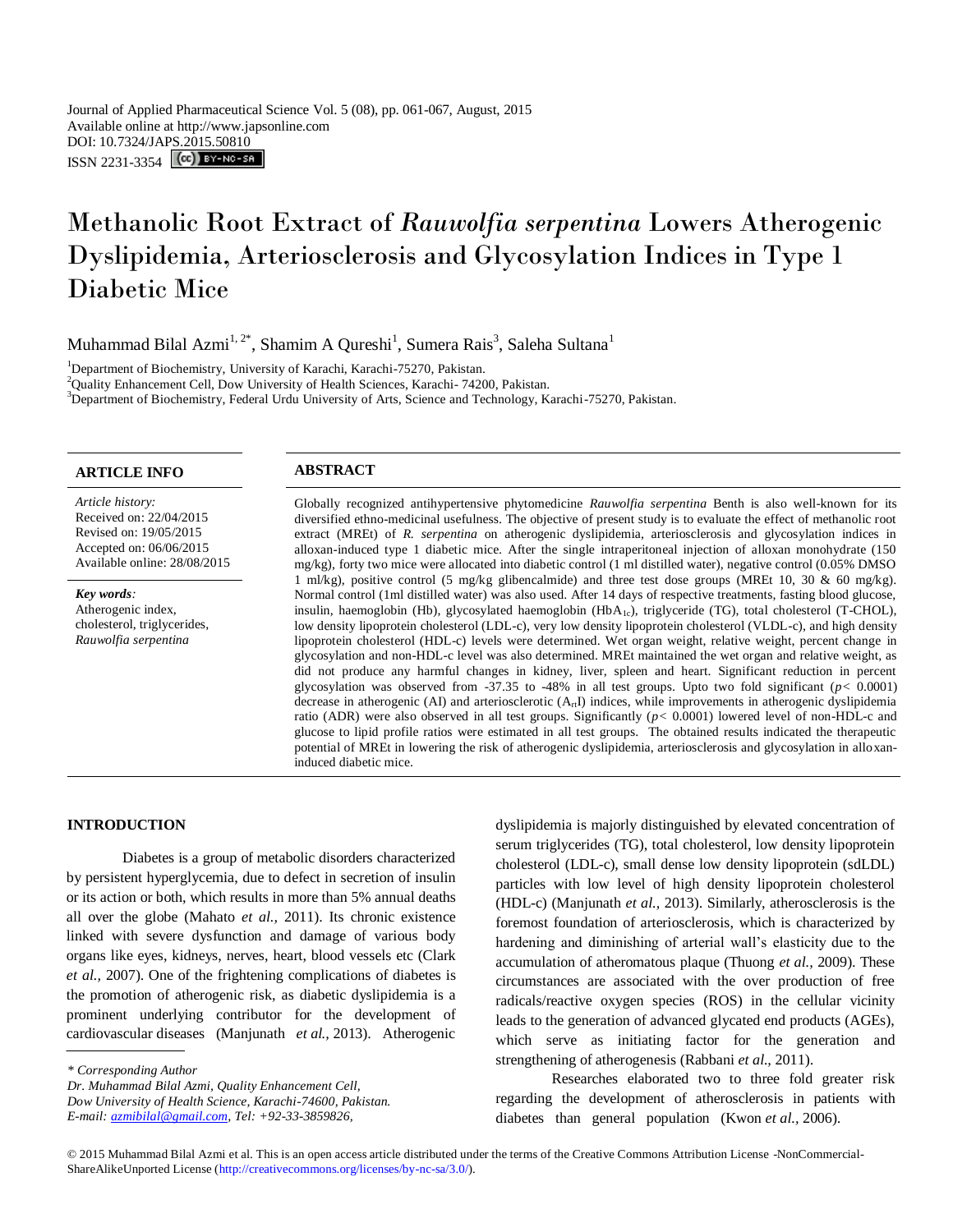Whereas, another study designated diabetes as coronary disease equivalent condition, due to its and silent advancement in cardiovascular disease (Kumar and Singh, 2010). Similarly, 50% of mortalities in diabetic patients are reported due to different cardiovascular diseases (Mahato *et al.,* 2011). Because of the extraordinary impact, widespread suffering and high mortality ratio due to atherogenic dyslipidemic consequences, demands a new therapeutic strategy.

Worldwide recognized antihypertensive phytomedicine *Rauwolfia serpentina* Benth (family *Apocynaceae*) is also wellknown for its diversified ethno-medicinal usefulness which include the cure of snake (venom) bite, gastrointestinal tract disorders, breast cancer, skin problems, etc (Qureshi and Udhani, 2009; Dey and De, 2011). In recent years, its short and long-term antidiabetic activities have been reported in alloxan-induced diabetic mice where it was found to improve the cardioprotective indices (Qureshi *et al.,* 2009; Azmi and Qureshi, 2012a; Azmi and Qureshi, 2012b). Similarly, the use of methanolic root extract of *R. serpentina* also proved its antioxidant and heamatinic potential in alloxan-induced diabetic mice (Azmi and Qureshi, 2013). Therefore, in continuation of past concepts, the present study aimed for the exploration of MREt's preventive role in atherogenic dyslipidemia and arteriosclerotic condition in alloxan-induced type 1 diabetic mice, that has not been reported so far.

#### **MATERIALS AND METHODS**

#### **Plant material and study protocol**

Roots of *Rauwolfia serpentina* were obtained from authentic dealer of Karachi and identified by specialist of Botany Department, University of Karachi, Karachi-75270, Pakistan. The voucher specimen has been kept in our department (KU/BCH/SAQ/02). Methanolic root extract (MREt) of *Rauwolfia serpentina* was prepared according to the standardized method, as reported earlier by Azmi and Qureshi in 2012 (Azmi and Qureshi, 2012a). Similarly, experimental albino *Wister* mice

(25-35 g) of male gender were purchased from the Laboratory Animal House of Dow University of Health Sciences (DUHS), Karachi. Mice were maintained individually in their cages. Room environment for experimental subject was air conditioned to maintain temperature range carefully between  $23 \pm 2$ °C with relative humidity in range of about 55%. All experimental mice were provided laboratory standard diet with free access to water *ad libitum.* In June 2010, Institutional Ethical Review Board (IERB) of DUHS permitted the present study protocol (Authority letter Reference Number: IRB-186/DUHS-10).

#### **Type 1 diabetes induction in experimental mice**

Type 1 diabetes was induced in experimental subjects through single injection (intra-peritoneal) of alloxan monohydrate (150 mg/kg). After 3 days (72 hours approximately) of injection, fasting blood glucose (FBG) levels were monitored through glucometer (*Optium Xceed*, Diabetes Monitoring system by Abbott) by pricking the tail vein of mice, those showed FBG greater than 190 mg/dL were included for present study (Azmi and Qureshi, 2012b).

#### **Grouping of experimental mice**

Mice that were overnight (approximately 12 - 14 hours) fasted assigned into total seven (07) groups as described in Figure 1 below. In Positive control group, commercially available antidiabetic medicine '*Glibenclamide'* (*Doanil*) was used which has been purchased from Sanofi-aventis Pakistan Ltd. It was used in concentration of 5mg/kg. Dimethyl sulphoxide (DMSO) of analytical grade were procured from the distributor of Fisher Scientific (UK). For the purpose of administration of the three test doses of MREt in test animals, its concentration of 0.05% was used as vehicle. Above treatments were given to their particular groups orally once a day for 14 days consecutively. After the completion of present protocol mice were sacrificed. Whole blood, serum and visceral organs (kidney, liver, spleen and heart) were collected for analytical purpose.

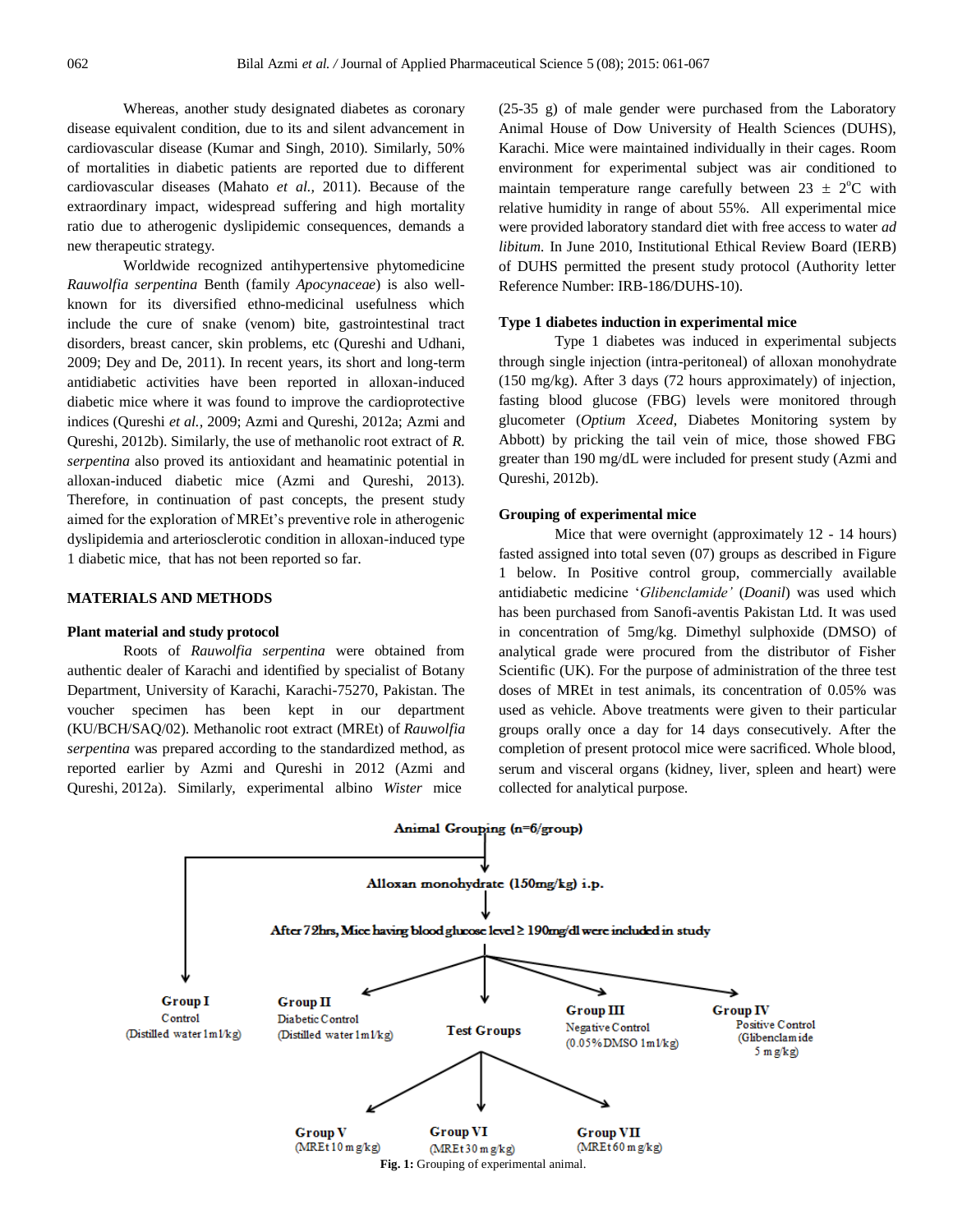# **Determination of wet organs weight and their relative weights (percent body weight)**

On final day  $(14<sup>th</sup>$  day) of animal trial, after sacrificing mice, body organs including heart, kidneys, liver and spleen were dissected out carefully, tabbed on filter paper and their weights were recorded in grams (g) by using digital weighing balance and finally their relative weights (percent body weight) were calculated with the help of following formula (Adaramoye *et al.,* 2012). Relative weight (% body weight) =  $\left(\frac{\text{Wet organ with}}{\text{Body weight on final day}}\right)$  X 100

#### **Determination of glycosylation indices**

The glycosylation indices were computed through the following formulae with the help of (FBG), total hemoglobin (Hb) and glycosylated hemoglobin (HbA<sub>1</sub>c) levels on  $14<sup>th</sup>$  day (Azmi and Qureshi, 2013). Hb and  $HbA_1c$  were evaluated by Automated Analyzer, Sysmex (XS-1000i) and commercially available Kit (Nycocard Kit, USA) respectively. While, the serum fasting insulin (SFI) levels were determined by cobas e411 analyzer, Hitachi (Roche Diagnostics GmbH, Mannheim, Germany)

Glucose to Hb ratio = 
$$
\frac{\text{FBG} \left( \frac{\text{mg}}{\text{dL}} \right)}{\text{Hb} \left( \frac{\text{w}}{\text{dL}} \right)}
$$
\nGlucose to HbA1c ratio = 
$$
\frac{\text{FBG} \left( \frac{\text{mg}}{\text{dL}} \right)}{\text{HbA1c} \left( \frac{\text{w}}{\text{dL}} \right)}
$$
\nInsulin to Hb ratio = 
$$
\frac{\text{SFI} \left( \mu \text{U/m} \right)}{\text{Hb} \left( \frac{\text{w}}{\text{dR}} \right)}
$$

Insulin to HbA1c ratio =  $\frac{\text{SFI (}\mu\text{U/ml})}{\text{IH}\cdot\text{A1} \cdot \text{O(1)}}$ HbA1c (%)

Percent glycosylation change  $(\%) = \left( \frac{\text{HbA1c (X)} - \text{HbA1c (Y)}}{\text{HbA1c (X)}} \right)$  $\frac{y}{\text{HbA1c (Y)}}$  X 100

Where, HbA1c  $(X)$  = glycosylated haemoglobin of Groups I, IV, V, VI & VII and

HbA1c  $(Y)$  = glycosylated haemoglobin of II, & III groups, compared gradually.

## **Determination of glucose to lipid markers ratios and non HDL-c**

Glucose to lipid ratios were computed through below mentioned formulae after estimating total cholesterol (T-CHOL), triglycerides (TG), high density lipoprotein-cholesterol (HDL-c) level by commercially available enzymatic assay kits (Randox, United Kingdom). Whereas low density lipoprotein-cholesterol (LDL-c), very low density lipoprotein-cholesterol (VLDL-c) and Non-HDL-c were calculated by authentic formulae (Friedewald *et al*., 1972; Virani, 2011).

Glucose to T – CHOL ratio = 
$$
\frac{\text{FBG}}{\text{T} - \text{CHOL}}
$$

\nGlucose to TG ratio =  $\frac{\text{FBG}}{\text{TG}}$ 

\nGlucose to LDL – c ratio =  $\frac{\text{FBG}}{\text{LDL} - \text{c}}$ 

\nGlucose to VLDL – c ratio =  $\frac{\text{FBG}}{\text{VLDL} - \text{c}}$ 

\nNon-HDL-C (mg/dL) = T-CHOL – HDL-c

# **Determination of Atherogenic Index (AI), Atherogenic Dyslipidemia Ratio (ADR) and Arteriosclerosis Index (Art I)**

Atherogenic Index (AI), Atherogenic Dyslipidemia ratio (ADR) and Arteriosclerosis Index  $(A<sub>rt</sub> I)$  were calculated as described by Adeneye and Olagunju*,* 2009, Hermans *et al.,* 2012, and Zargar *et al.,* 2014 respectively.

$$
AI = \frac{LDL - c}{HDL - c}
$$
  
Art I = T - CHOL -  $\left(\frac{HDL - c}{HDL - c}\right)$ 

#### **Statistical analysis**

Results of the present study are expressed as Mean  $\pm$  SD (Standard deviation). The data were analyzed with statistical package for social science (SPSS version 18) by using *one-way*  ANOVA followed by LSD (least significant difference) test at *p<*  0.05. The differences were considered significant at  $p < 0.05$ ,  $p <$ 0.01,  $p < 0.001$  and  $p < 0.0001$  when compared with respective controls.

#### **RESULTS**

#### **Effect of MREt on relative organ body weights**

Consecutive long-term administration of MREt in alloxan-induced diabetic mice didn't produce any lethal change i.e., increment or decrement in relative organ body weights. All the three dose group of MREt (10, 30  $\&$  60 mg/kg) were found safe for kidney, liver, spleen and heart tissues when compared with normal control group (Table 1).

# **Effect of MREt treatment on glycosylation indices of alloxaninduced diabetic mice**

All three doses of MREt  $(10, 30 \& 60 \text{ mg/kg})$  produce significant (\*\*\* $p < 0.0001$ ) decrement in glucose to Hb (Glu/Hb) ratio which depicts the increment in Hb levels and decrement in glucose quantity after the repeated administration of MREt. However, the reverse was observed in diabetic and negative control groups.

Interestingly, the high ratios of glucose to HbA1c in diabetic and negative control groups witness the glycosylation after the administration of alloxan in mice. Whereas, all the three doses of MREt (10, 30 & 60 mg/kg) significantly (\**p* < 0.05, \*\**p*  $< 0.01 \&$  \*\*\**p*  $< 0.0001$ ) showed the lowering of glucose to HbA1c ratio that reflects the betterment in glucose linked glycosylation pattern after MREt used (Table 2).

Contrary, insulin to Hb ratio in MREt treated (10, 30 & 60 mg/kg) test groups also confirm the improvement  $(***p <$ 0.0001) in both of these markers, whereas a good and similar impact of same index was also observed in positive control groups. Beside this, significant (\*\*\* $p < 0.0001$ ) improvement in insulin to HbA1c ratio, further validates the lowering of (HbA1c) and improvement in insulin level after the consecutive administration of MREt in test groups. Interestingly both of these indices of diabetic control groups witness the decrease in glycosylation pattern (Table 2).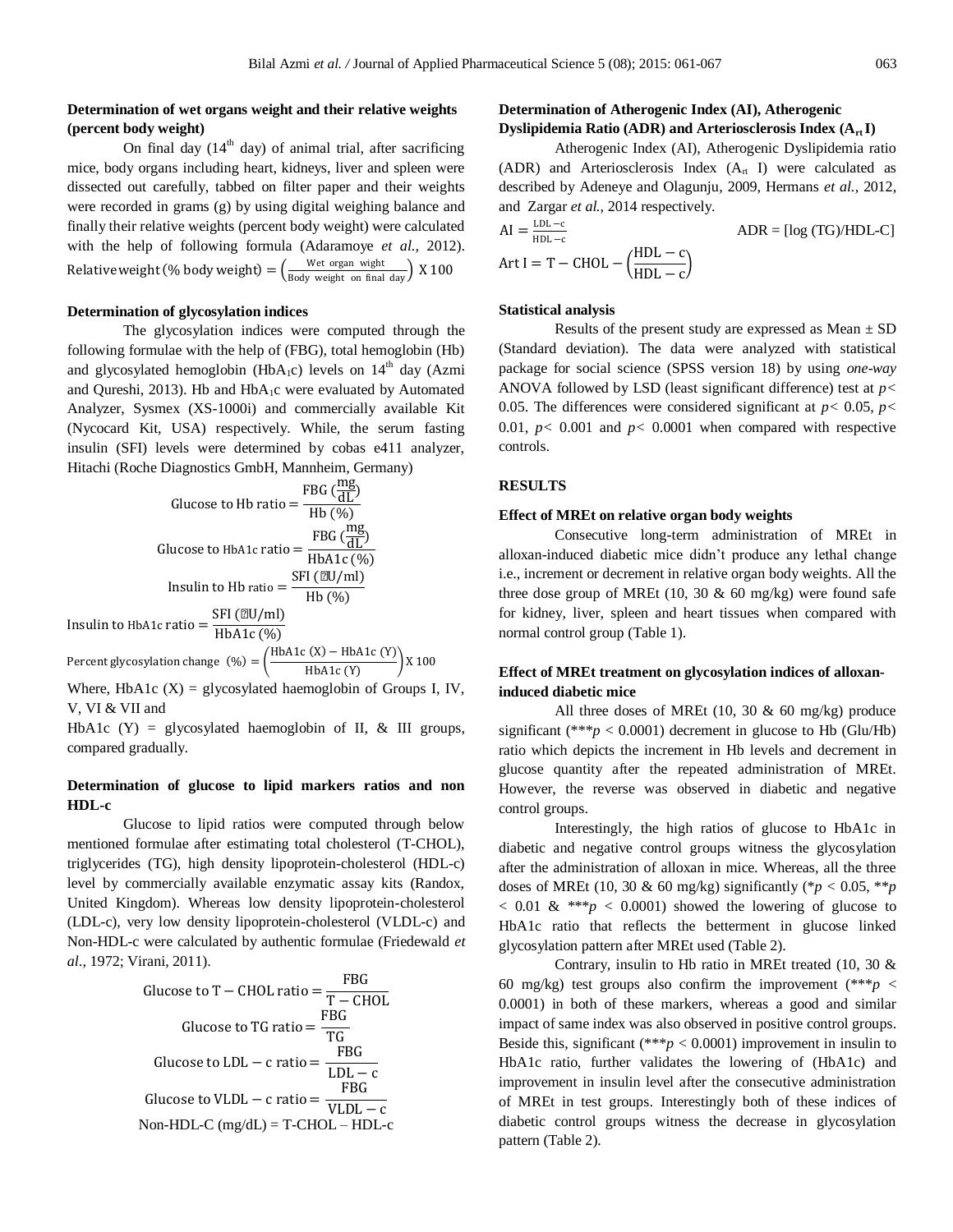|  | Table 1: Effect of MREt on Wet and Relative Organ Body Weights of Alloxan-Induced Diabetic Mice. |
|--|--------------------------------------------------------------------------------------------------|
|  |                                                                                                  |

|               | Wet organ weight $(g)$ |                 |               | Relative Weight (% body weight) |                    |                       |                 |                     |
|---------------|------------------------|-----------------|---------------|---------------------------------|--------------------|-----------------------|-----------------|---------------------|
| <b>Groups</b> | Kidnev                 | Liver           | Spleen        | Heart                           | Kidnev             | Liver                 | Spleen          | Heart               |
| Group I       | $0.40 + 0.04$          | $1.44 + .05$    | $0.11 + 0.02$ | $0.10 + 0.01$                   | $1.29 + 0.14$      | $4.52 + 0.28$         | $0.35 \pm 0.07$ | $0.32 + 0.04$       |
| Group II      | $0.40 + 0.05$          | $1.44 + 0.07$   | $0.11 + 0.03$ | $0.11 + 0.02$                   | $1.56 + 0.31$      | $5.58 \pm 0.76$       | $0.42 + 0.13$   | $0.40 + 0.05$       |
| Group III     | $0.39 + 0.03$          | $1.46 \pm 0.08$ | $0.11 + 0.04$ | $0.10 + 0.01$                   | $1.45 \pm 0.15$    | $5.46 \pm 0.52$       | $0.39 + 0.13$   | $0.35 + 0.03$       |
| Group IV      | $0.40 \pm 0.05$        | $1.41 + 0.07$   | $0.10 + 0.02$ | $0.10 + 0.02$                   | $1.25 + 0.15^{*a}$ | $4.41 \pm 0.12^{*ab}$ | $0.31 + 0.07$   | $0.32 + 0.05^{*}$ a |
| Group V       | $0.40 \pm 0.03$        | $1.40 \pm 0.12$ | $0.10 + 0.02$ | $0.11 + 0.02$                   | $1.38 \pm 0.13$    | $4.84 + 0.41$         | $0.35 + 0.10$   | $0.37 + 0.03$       |
| Group VI      | $0.38 \pm 0.02$        | $1.47 + 0.04$   | $0.12 + 0.02$ | $0.10 + 0.03$                   | $1.44 \pm 0.17$    | $5.56 \pm 0.77$       | $0.44 \pm 0.12$ | $0.36 + 0.09$       |
| Group VII     | $0.40 \pm 0.03$        | $1.43 + 0.07$   | $0.10 + 0.02$ | $0.11 + 0.01$                   | $1.52 + 0.27$      | $5.42 \pm 0.61$       | $0.38 \pm 0.09$ | $0.40 \pm 0.03$     |
|               |                        |                 |               |                                 |                    |                       |                 |                     |

Values are expressed as mean  $\pm$  SD ( $n = 6$ ). *\*p* < 0.05 when compared with respective group II (a) and III (b)

**Table 2:** Effect of MREt on Glycosylation Indices of Alloxan-Induced Diabetic Mice.

| <b>Groups</b> | FBG to Hb ratio                     | FBG to HbA1c ratio         | <b>SFI</b> to Hb ratio            | <b>SFI</b> to HbA1c ratio         |  |
|---------------|-------------------------------------|----------------------------|-----------------------------------|-----------------------------------|--|
|               | $7.22 + 0.66$                       | $16.14 \pm 2.55$           | $0.03 + 0.002$                    | $0.07 + 0.008$                    |  |
|               | $23.99 + 3.72$                      | $20.84 + 3.32$             | $0.02 + 0.005$                    | $0.02 + 0.00$                     |  |
| Ш             | $25.12 \pm 3.92$                    | $23.74 + 2.71$             | $0.02 + 0.005$                    | $0.02 + 0.005$                    |  |
| IV            | $9.61 + 2.31***$ <sup>ab</sup>      | $17.80 + 6.22$             | $0.05 + 0.00^{***ab}$             | $0.09 \pm 0.02***$ ab             |  |
|               | $7.42 \pm 0.90^{***ab}$             | $13.53 \pm 0.76^{**a***b}$ | $0.02 + 0.00$                     | $0.05 \pm 0.006$ <sup>***ab</sup> |  |
| VI            | $8.08 \pm 1.86***$ <sup>***ab</sup> | $14.24 + 3.62^{*a^{**}b}$  | $0.04 + 0.005^{***ab}$            | $0.08 \pm 0.00^{***}$ ab          |  |
| VII           | $7.70 \pm 1.04***$ ab               | $15.47 + 2.66^{*a^{**}b}$  | $0.03 \pm 0.005$ <sup>***ab</sup> | $0.08 \pm 0.005***$ ab            |  |

Results are expressed as mean  $\pm$  SD (*n*=6). *\*p* < 0.05, *\*\*p* < 0.01, and *\*\*\*p* < 0.0001, when compared with respective group II (a) and III (b).

**Table 3:** Effect of MREt on AI, ADR and Art I in Alloxan-Induced Diabetic Mice.

| Groups | AI              | <b>ADR</b>      | Art I                      |
|--------|-----------------|-----------------|----------------------------|
|        | $1.39 \pm 0.59$ | $0.04 \pm 0.02$ | $140.45 + 25.75$           |
|        | $3.98 \pm 2.42$ | $0.04 + 0.02$   | $259.48 + 20.36$           |
| Ш      | $4.32 + 2.46$   | $0.05 + 0.02$   | $253.12 \pm 29.85$         |
| IV     | $4.26 + 1.95$   | $0.06 \pm 0.02$ | $177.40 \pm 31.90***a***b$ |
|        | $2.36 + 0.54$   | $0.05 + 0.020$  | $145.21 + 20.02***ab$      |
| VI     | $2.14 \pm 1.81$ | $0.06 + 0.02$   | $128.32 + 38.70***ab$      |
| VII    | $2.04 \pm 0.73$ | $0.05 \pm 0.02$ | $137.37 + 18.49***ab$      |
|        |                 |                 |                            |

Results are expressed as mean  $\pm$  SD (n=6). \*p < 0.05, \*\*p < 0.01, and \*\*\*p < 0.0001, when compared with respective group II (a) and III (b).

| Table 4: Effect of MREt on FBG to T-CHOL, TG and lipoproteins (LDL-c & VLDL-c) Indices in Alloxan-Induced Diabetic Mice. |  |  |
|--------------------------------------------------------------------------------------------------------------------------|--|--|
|--------------------------------------------------------------------------------------------------------------------------|--|--|

| <b>Groups</b> | FBG to T-CHOL ratio   | FBG to TG ratio         | <b>FBG</b> to LDL-c ratio | FBG to VLDL-c ratio       |
|---------------|-----------------------|-------------------------|---------------------------|---------------------------|
|               | $0.71 \pm 0.18$       | $0.66 \pm 0.09$         | $1.61 \pm 0.74$           | $3.29 \pm 0.43$           |
|               | $0.95 \pm 0.22$       | $1.36 \pm 0.41$         | $1.46 \pm 0.46$           | $7.6 \pm 1.21$            |
| Ш             | $1.01 \pm 0.09$       | $1.68 \pm 0.78$         | $1.58 \pm 0.11$           | $7.82 \pm 2.68$           |
| IV            | $0.68 \pm 0.26^{*}$   | $0.97 \pm 0.26$         | $0.77 \pm 0.89$           | $4.83 \pm 1.31^{**ab}$    |
|               | $0.63 \pm 0.19^{*ab}$ | $0.73 + 0.05^{*a**b}$   | $1.58 \pm 0.80$           | $3.75 \pm 0.20^{**a***b}$ |
| VI            | $0.84 + 0.25$         | $0.73 + 0.27^{*a**b}$   | $2.39 \pm 1.40$           | $3.67 \pm 1.36^{**a***b}$ |
| VII           | $0.72 \pm 0.16^{*b}$  | $0.73 + 0.18^{*a^{*b}}$ | $1.42 \pm 0.46$           | $3.62 \pm 0.90^{**a***b}$ |

Results are expressed as mean  $\pm$  SD ( $n=6$ ). \*p < 0.05, \*\*p < 0.01, and \*\*\*p < 0.0001, when compared with respective group II (a) and III (b).



**Fig. 2:** Effect of MREt on percent (%) change in glycosylation in Alloxan-Induced Diabetic Mice DC= when compared with Diabetic control, NC = when compared with Negative control groups. Negative sign indicates percent reduction.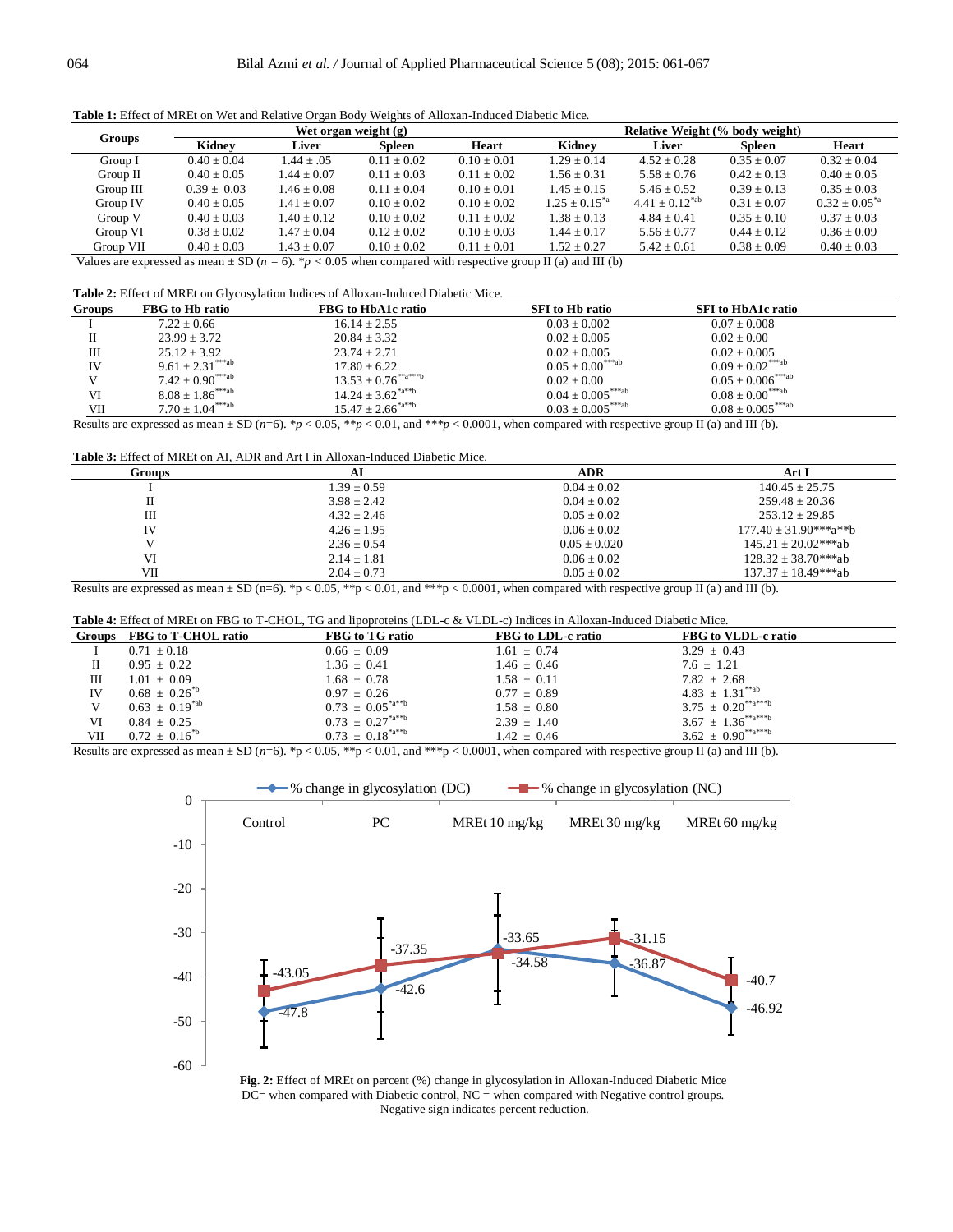



**Fig. 3: Effect of MREt on Non-HDL-c level in Alloxan-Induced Diabetic Mice** Results are expressed as mean  $\pm$  SD ( $n=6$ ). \*p < 0.05 and \*\*\*p < 0.0001, when compared with respective group II (a) and III (b).

# **Effect of MREt treatments on Non-HDL-c, Atherogenic Index (AI), Atherogenic Dyslipidemia ratio (ADR) and**

**Arteriosclerosis Index (Art I) of alloxan-induced diabetic mice**

The estimation of non-HDL-c in all groups showed a very clear picture in this regard as a prominent increment was observed in diabetic and negative controls. While, the similar fraction was significantly  $(***p < 0.0001)$  decreased in all the test doses of MREt. Positive control also showed same decrement (Fig. 3). After the repeated administration of MREt (10, 30 & 60 mg/kg), a gradual decrement in AI was also observed while it's almost double magnitude was estimated in diabetic controls. However, estimated ADR also reflects the same scenario hence it established the effectiveness of MREt in this regard. Additionally,  $A_{\pi}$ I was also significantly (\*\*\**p* < 0.0001) decreased in all three MREt test groups while prominent increment was noticed in diabetic control groups (Table 3).

# **Effect of MREt treatments on glucose to cholesterol (Glu/T-CHOL), Triglycerides (Glu/ TG) and lipoproteins (Glu/ LDLc) and (Glu/ VLDL-c) indices of alloxan-induced diabetic mice**

MREt test doses reduces the Glu/T-CHOL ratio upto significant ( $p < 0.05$ ) extent while Glu/TG ratio also confirms the same impact in significant (\* $p < 0.05$ , & \*\* $p < 0.01$ ) manner (Table 4). Glu/LDL-c ratio also verifies the lowering of blood glucose levels and LDL-c contents in test groups. Significant (\*\**p*  $< 0.01 \&$  \*\*\**p*  $< 0.0001$ ) decrement in gradual manner was also noticed in MREt dose treated test groups as compared to diabetic control groups, which showed almost double figures of this index (Table 4).

# **Effect of MREt treatments on percent change in glyocsylation of alloxan-induced diabetic mice**

A prominent reduction in glycosylation pattern was observed as -33.65%, -36.87%, -46.92, -42.6% & -47.8%

respectively in three MREt treated test, positive control and normal control groups when compared with diabetic control group. However, when compared with negative control group, percent reduction in glycosylation -34.58%, -31.15%, -40.70%, -43.05% & -37.35% were observed in same groups (Fig 2).

# **DISCUSSION**

Today in spite of the accessibility of pharmaceutical formulations, science of phytomedines or natural products gaining importance in providing benefits to mankind. It has been reported that more than 80% population from developing and developed world utilizes these benefits in curing various disease (Tiwari, 2008). The productive effects are majorly due to the presence of various secondary metabolites that enhance the versatile ethnopharmacological properties of medicinal plants with almost negligible side effects (Pitchai *et al.,* 2010).

In the similar manner, well-known *Rauwolfia serpentina* is popular for its anti-hypertensive property. Beside this, it has also been reported in the management of many neurological disorders include schizophrenia, anxiety, insanity, etc (Dey and De, 2011). This pharmacological action is due to the presence of variety of indole alkaloids like ajamlicine, ajmaline, reserpine, etc, that have been reported earlier depletes the level of catecholamines in the central and peripheral nervous system (Azmi and Qureshi, 2012a). From 2009 onwards, well established researches reported the use of methnolic root extracts of *R. serpentina* in normoglycemic as well as alloxan-induced diabetic animal models (Qureshi *et al.,*  2009; Azmi and Qureshi, 2012b). Similarly, studies like acute toxicity, oral glucose tolerance and phytochemical analysis also provide a smooth foundation for its modern use (Azmi and Qureshi, 2012a; Azmi and Qureshi, 2012b). On the other hand, advanced computational studies on alkaloids of *R. serpentina*  highlighted their role as insulin receptor activators and aldose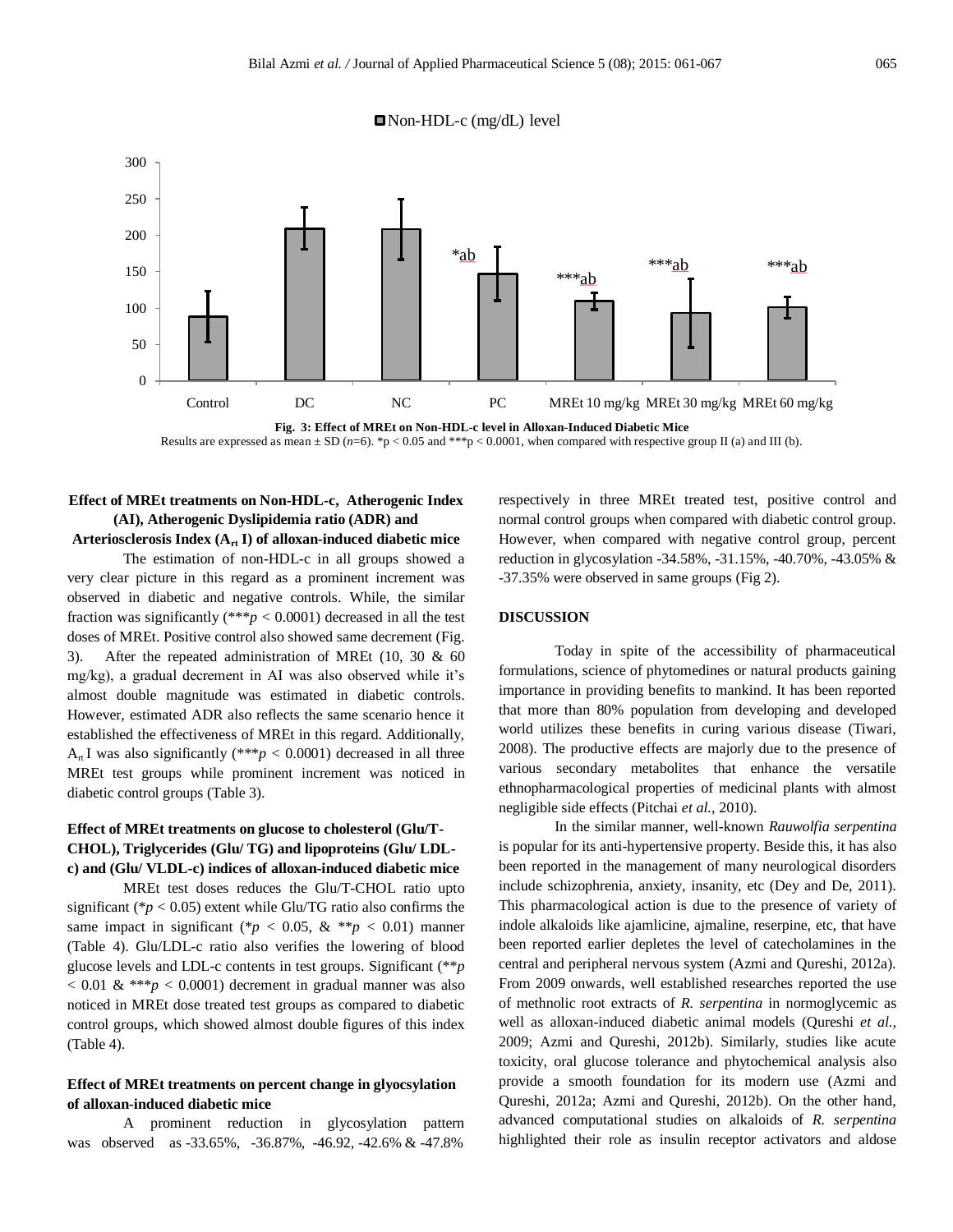reductase inhibitors, which also strengthen the antidiabetic activity of this plant (Ganugapati *et al.,* 2012; Pathania *et al.,* 2013). Now present effort evaluated the use of MREt of *R. serpentina* in reducing the risk of atherogenic dyslipidemia and arteriosclerosis in alloxan-induced diabetic mice.

Many researches frequently used relative body and organ weights, due to their helpful role in assessing the situation when these are disturbed or affected due to chemicals or toxins (Peters and Boyd, 1966; Pfeiffer, 1968). After the administration of MREt in alloxan-induced diabetic mice for consecutive 14 days, the wet organ weight, post treatment body weight and relative weight (% body weight) were measured. Results showed their weight range as same as observed in normal control group that indicated the non-deleterious and non-hazardous impact of MREt (Table 1). Extraordinary increment or decrements in relative weights have long been used as an indicator of drug induced effects on visceral organs (Michael *et al.,* 2007), like liver is the primary organ, actively involved in the detoxification of almost all types of drugs and substances (Azmi and Qureshi, 2012b). Therefore, the liver function should not be affected after taking any orally administrated medicine or plant extract (Azmi and Qureshi, 2013). Similarly, kidney weight is also serves as a sensitive tool to assess its anatomy and excretory property which could be affected either due to malfunctioning liver cells (due enzyme induction) or lipidosis or biochemical alteration due to the action of any chemical or drug (Michael *et al.,* 2007). While, heart weights have limited inference due to its size and physiologic specificity, but it was often dependent with any increment or decrement in weight of body (Michael *et al.,* 2007). Likewise, deleterious change or increment in relative weight of spleen may refer as sensitive sign for immune associated toxicities and other cellular damages (Michael *et al.,* 2007).

Diabetes is a life-threatening metabolic disorder which has been characteristically associated with an increase in glycosylated or glycated hemoglobin (HbA1c). In diabetes, excess blood glucose non-enzymatically reacts with Hb, thereby converting into  $HbA_{1c}$  and increasing its quantity more than 6 % which severely affects the normal physiologic functions of many biological proteins in body (Azmi and Qureshi, 2013; Azmi and Qureshi, 2012b). Prolonged hyperglycemic existence in diabetes participates in the formation and accumulation of advance glycated end products (AGES) which correlates with various severities like generation of free radical or reactive oxygen species (ROS), renal complications, formation of cataract and development atherosclerosis etc (Lorenzi, 2007; Rabbani *et al.,* 2011). In present work, all the set glycosylation indices were significantly (\**p* < 0.05, \*\**p* < 0.01 & \*\*\**p* < 0.0001) improved in all treated groups of MREt as -37.35% to -48% glycosylation reductions were observed in these groups. It is one of the noteworthy aspects of root extract of *R.serpentina* that it prevents the glycosylation of hemoglobin, which could in turn inhibit the formation of AGES and protects the body functions. Interestingly it was also validated by observing the decrease in percent glycosylation change (Fig. 2). Quantifying non-HDL-c is often used as an indicator of quantity of cholesterol carried within all lipoproteins and served as an atherogenic identifying marker (Virani, 2011). Non-HDL-c actually reflects the presences of atherogenic lipoproteins including VLDL-c, IDL-c (intermediate density lipoprotein) and small dense LDL (sdLDL) particles in patients (Virani, 2011). In the present study, the measurement of non-HDL-c proved the beneficial effect of MREt, as its treatment significantly  $(***p <$ 0.0001) maintained the same fraction in a very ideal range less than 130 mg/dL (Fig. 3). Contrary, the diabetic controls verified the presence of atherogenic risk by showing the same parameter more than 200 mg/dL which is the clear picture of a very high risk. Atherogenicity is related with the elevated levels of T-CHOL, TG, LDL-c, VLDL-c and sdLDL particles which are derived from TG rich VLDL (Manjunath *et al.,* 2013). Both LDL-c and sdLDL acts as transporting vehicles for cholesterol and TG respectively and transported them to arteries or peripheral tissues. Of which, sdLDL-c is the most efficient as it is smaller than other lipoproteins so it can easily move to the peripheral tissues where macrophages can engulf them and through oxidative transformation turn into foam cells which later deposited as plaque on walls of coronary arteries and referred as atheroma (Qureshi *et al.,* 2010; Rabbani *et al.,* 2011). Through MREt treatments, almost double decrement in atherogenic index was noticed in all test groups as compared to diabetic controls (Table 2). This reflects the potential of MREt of *R.serpentina* in lowering the formation of atheroma plaque in arterial walls. Similarly, the improvement in arteriosclerosis index also confirmed this beneficial aspect of MREt in the present study

Atherogenic dyslipidemic ratio (ADR) is another useful tool to assess the future risk of cardiovascular diseases (Hermans and Fruchart, 2010) and it is also associated with decreased insulin secretion with poor glycemic control, dysfunctioning of β-cell, and greater incidence of microangiopathies (Hermans *et al.,* 2012). Through improved ADR, the effectiveness of MREt treatment was also confirmed by observing its reducing effect on TG and elevating effect on HDL-c (Table 3). Similarly, all estimated glucose to lipid ratios in MREt treated test groups were found improved which assured the possible use MREt in treatment of diabetes and diabetic dyslipidemia.

#### **CONCLUSION**

The obtained findings indicated the therapeutic potential of MREt in lowering the risk of atherogenic dyslipidemia and arteriosclerosis by improving the glycosylation and glucose to lipid ratios in alloxan-induced diabetic mice.

### **REFERENCES**

Adaramoye O, Amanlou M, Habibi-Rezaei M, Pasalar P, Ali MM . Methanolic extract of African mistletoe (*Viscum album*) improves carbohydrate metabolism and hyperlipidemia in streptozotocin-induced diabetic rats. Asian Pac J Trop Med, 2011; 5:427–433.

Adeneye AA, Olagunju JA. Preliminary hypoglycemic and hypolipidemic activities of the aqueous seed extract of *Carica papaya*  Linn. in Wistar rats. Biol Med, 2009; 1:1–10.